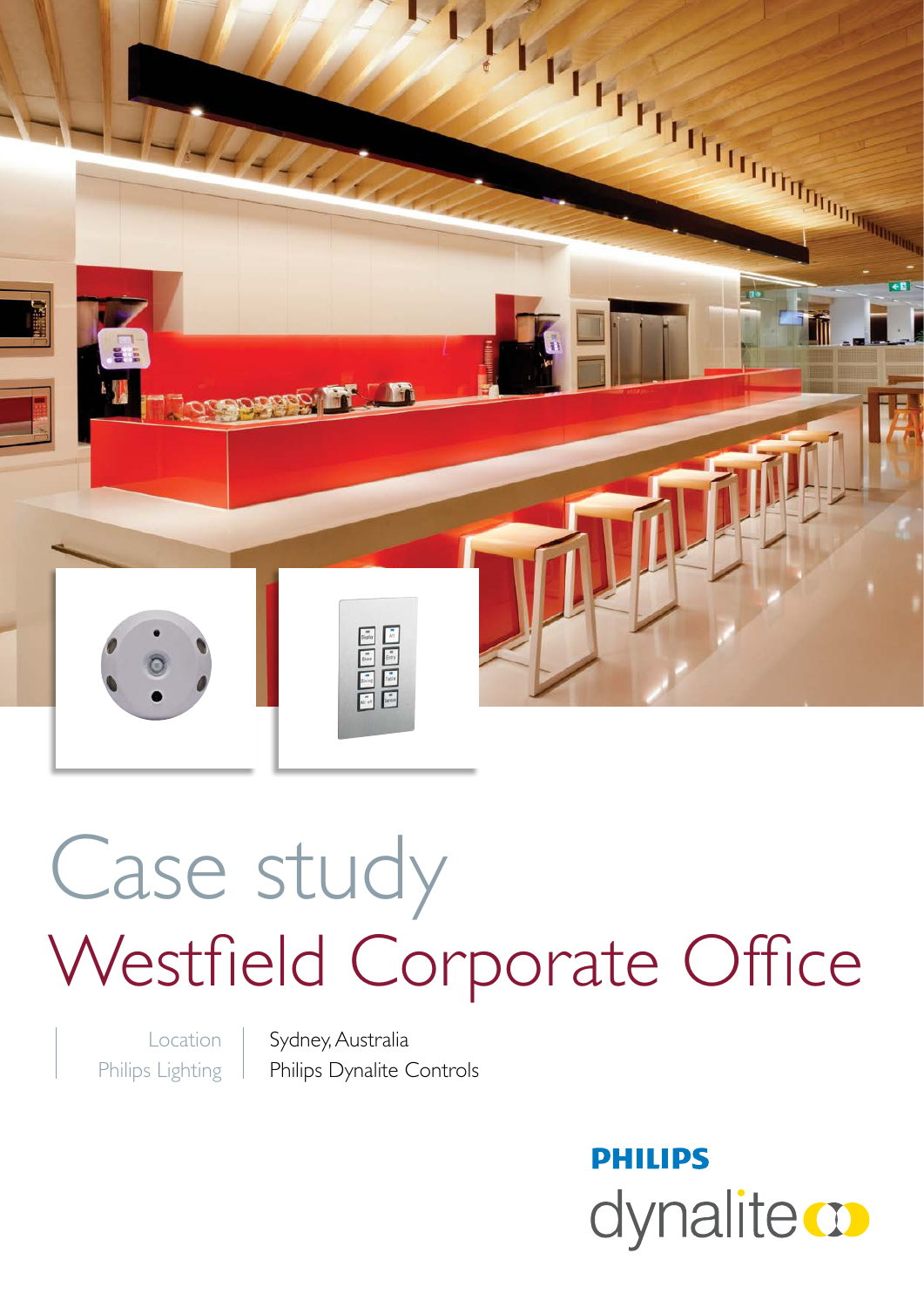## **Background**

Westfield, the world's largest retail property group, is committed to making sustainability part of its day-to-day business practices. It's therefore not surprising that its corporate headquarters is an example of excellence in environmental sustainable design.

The 10-floor office building under the iconic Centrepoint Tower was designed to minimize the use of natural resources, provide a more productive and comfortable workspace for staff and target a 5-star NABERS energy rating and a 6-star Green Star rating.

Integral to reducing the building's environmental footprint and achieving world's best practice in environmental sustainable design was the installation of a Philips Dynalite lighting control system.

# The challenge

It was essential that the lighting architecture would meet the project's green criteria and complement the environmental design ethos of the building.

The client wanted the lighting system to reduce the energy requirement for lighting as well as enhance the working environment by maximizing natural light where possible.



# The solution

Philips Dynalite specified Digital Addressable Lighting Interface (DALI) technology because it delivers increased energy savings, is simple to install and maintain, provides maximum flexibility and control and is easy to modify in the future.

#### Creating an intelligent office

Simple to install and commission, the DALI lighting control system monitors and controls lighting within the office environment, which significantly reduces the use of energy. Energy costs are lowered through daylight harvesting and standard controls such as dimming and occupancy sensors. Rather than depend on staff to turn off the lighting, the intuitive DALI system does it.

Each luminaire in the building is individually addressable which delivers flexibility in control and monitoring. Lights can easily be grouped, ungrouped and regrouped into different control areas without the need to reconfigure any fixed control wiring and redundant lighting can easily be temporarily disabled.

The entire system is centrally monitored through the BMS, which allows the automatic identification of failed lamps and ballasts.

The installation of dimming luminaires around the perimeters of the office enables artificial lighting to be increased or decreased to balance natural light levels. Switching was used in the building core where natural light levels were too low.

#### Products and technology used

In total, 300 DALI fittings were installed in the 32,000 square meter space. A combination of fluorescents and LEDs were used, with 64 channels of switching controlled through the Dynalite DMRC210 relay fixture couplers and the remaining 236 channels of dimming controlled through Philips' Dynalite DDBC300-DALI ballast controllers.

A single lighting control network was used, with the Dynalite DDNG485 network bridges used to connect each floor's subnetwork into the sophisticated Philips Dynalite peer-to-peer communications Dynet RS485 trunk network. A combination of Dynalite DUS804C and DUS804C-UP universal sensors were used for both lux levels and presence sensing. The DUS804C-UP sensors, which use ultrasonics rather than infrared and are more sensitive than the standard DUS804C, were installed in the core areas of the building, which reduced the number of sensors required.

Philips Dynalite has delivered a sophisticated and energy-efficient lighting solution for Westfield that is saving energy and providing a better work environment for staff.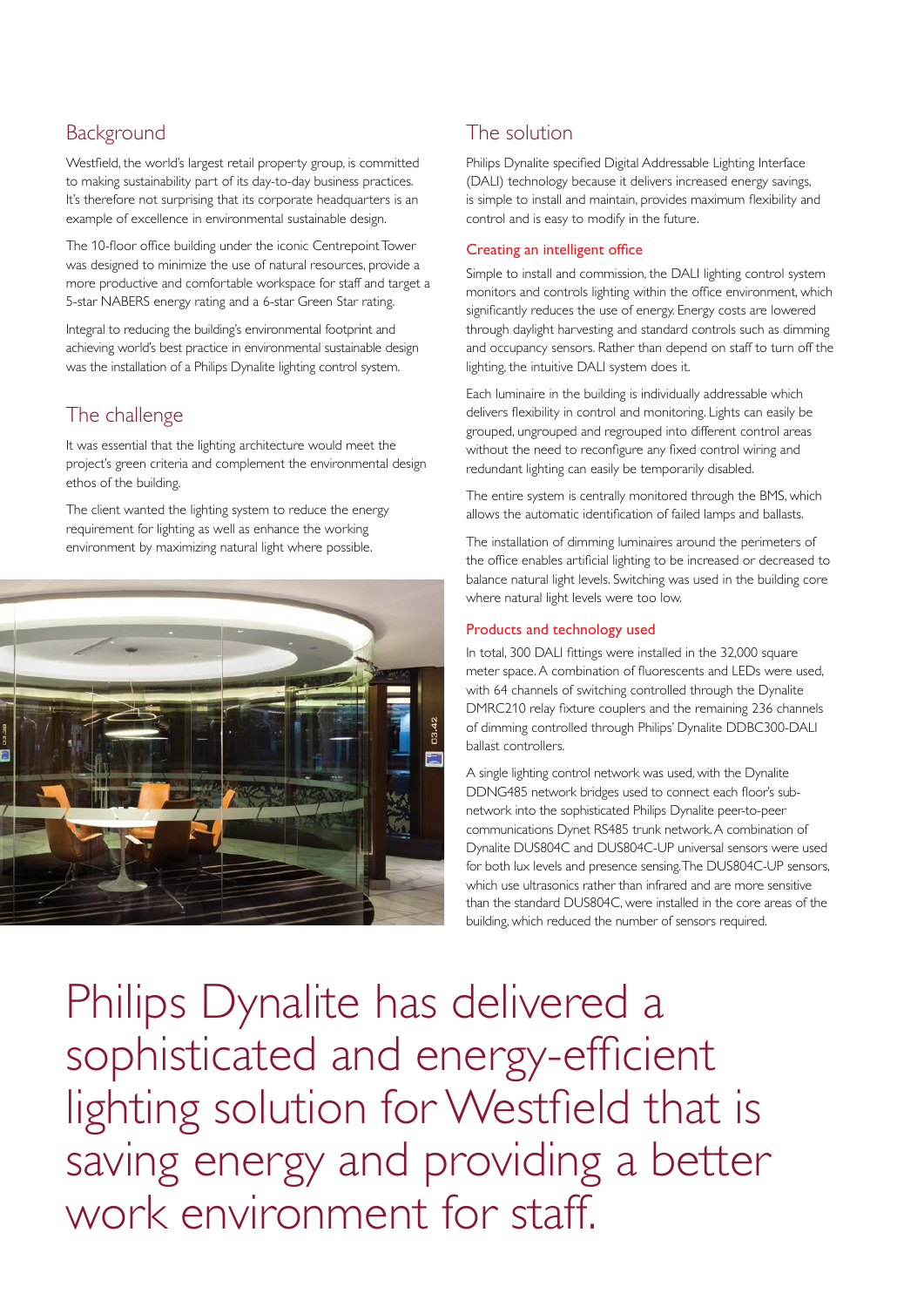#### A comfortable work environment

The continuous automatic adjustment of the lighting in response to changing ambient light levels provides a constant comfortable light level.

To optimize energy efficiency, lighting is fully automated during normal office hours. The lighting control system is interfaced through a Philips Dynalite DDNI-BACnet switching device to the main building management system (BMS). After hours the BMS assumes global control over the lighting controls – along with HVAC and security systems – and is able to switch off the lighting after a preset time.

Dynalite DPN eight-button user interface panels were installed near the lift areas to allow staff to activate lighting when needed. The DPN panels were installed in the boardroom to allow the selection of preset lighting scenes such as 'conference', 'presentation' and 'meeting'. A Philips Dynalite DTK622/RS232 AMX interface allows control of the audio-visual systems through the system and also allows supervision of the lighting through the AMX controls.

The entire lighting system is managed through Philips Dynalite's Mapview software, which is accessed through a head-end computer in the security area. From here, all lighting systems can be monitored, managed and - when required – reconfigured to meet changing needs within the building over time.

## **Benefits**

The cutting-edge lighting solution has not only helped Westfield to achieve both a 5-star NABERS Energy rating and a 6-star Green Star rating, but has created a new benchmark for energy savings, occupancy comfort and flexibility.

Savings in energy bills aside, the continuous automatic adjustment of the lighting in response to changing ambient light levels has provided occupants with a constant light level that has enhanced workplace comfort levels, productivity and efficiency.



#### A green office for the future

The lighting system allows the building to make intelligent decisions about the optimum delivery of light. Lighting controls can switch lights off when no one is around, automatically adjust lighting levels based on the amount of natural daylight in the space and turn off or dim lights, based on the daily cycle of the office. The perfect control of the lighting means that the least possible amount of light is supplied when needed.

Together with the many energy-efficient building and services designs that have been included in this project, the lighting control system has helped reduce energy consumption by 30 per cent.



## Fast facts

Customer Westfield Sydney Corporate Office Location Sydney, Australia **Architect** John Wardle Architects Lighting Designer PointOfView Products

DALI Lighting control system, Dimming and occupancy sensors, DMRC210 Relay Controller, DUS804C-UP Ultrasonic Sensor DUS804C Multifunction sensor, DDBC300-DALI Dimmer Controller, DDNG485 Network Gateway, DDNI-BACnet Gateway, DPN Classic Series panels, Mapview.

Lighting Solutions

Energy efficiency, ambience through lighting controls in the office, boardroom's and meeting rooms, staff cafe, break-out areas, lobby and reception.